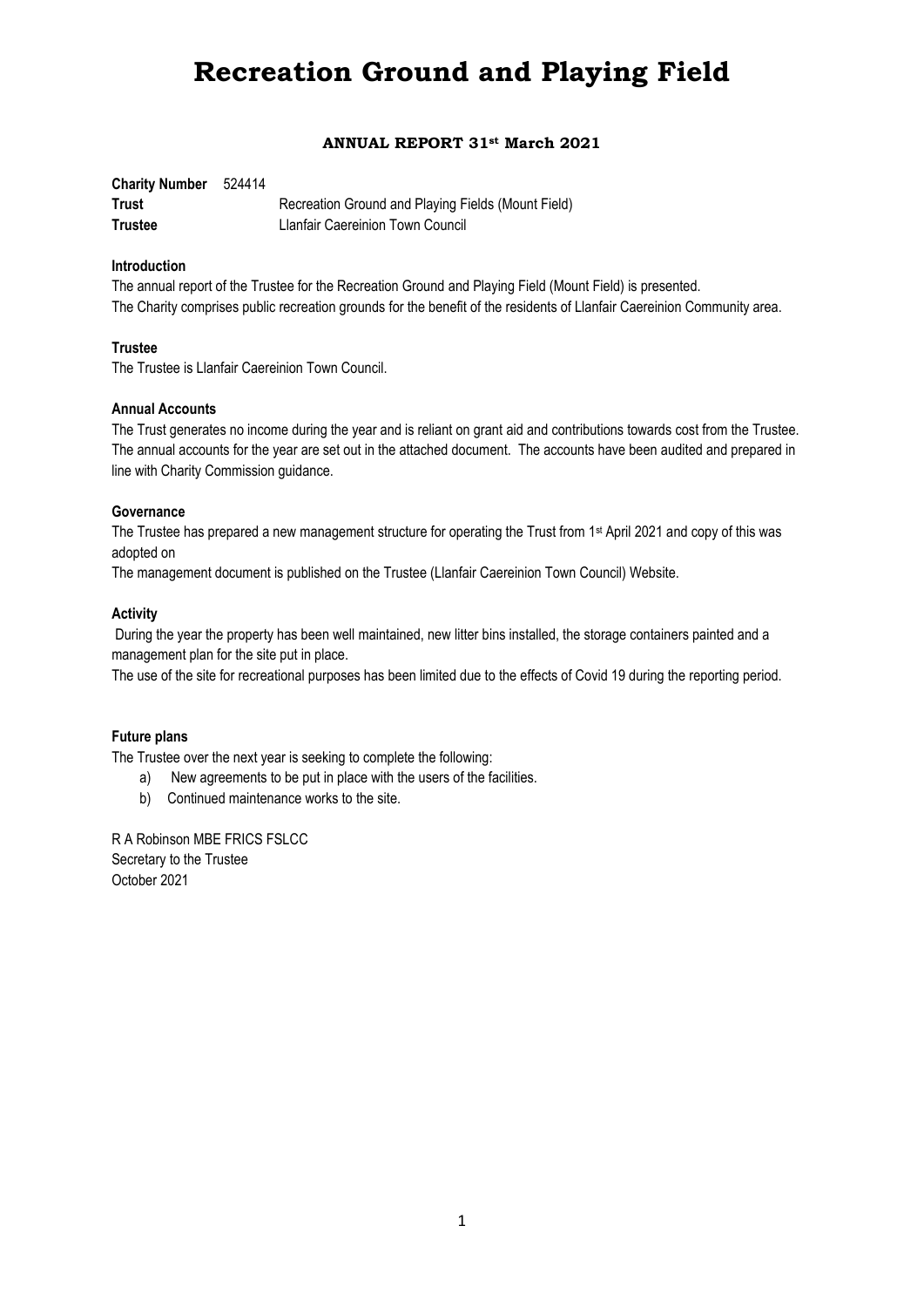## **ANNUAL ACCOUNTS**

| <b>Charity Number</b>                | 524414                                            |            |  |
|--------------------------------------|---------------------------------------------------|------------|--|
| <b>Trust</b>                         | Recreation Ground and Playing Field (Mount Field) |            |  |
| <b>Trustee</b>                       | Llanfair Caereinion Town Council                  |            |  |
| Income<br>Grant aid from the Trustee |                                                   | £7,913.10p |  |
| <b>Expenditure</b>                   |                                                   |            |  |
| Total expenditure                    |                                                   | £7,813.10p |  |
| <b>Balance carried forward</b>       |                                                   | £100.00p   |  |

The accounts for the Recreation Ground and Playing Field were subject to an independent examination by Cadwallader's (Chartered Accountants) of Severn Street Welshpool.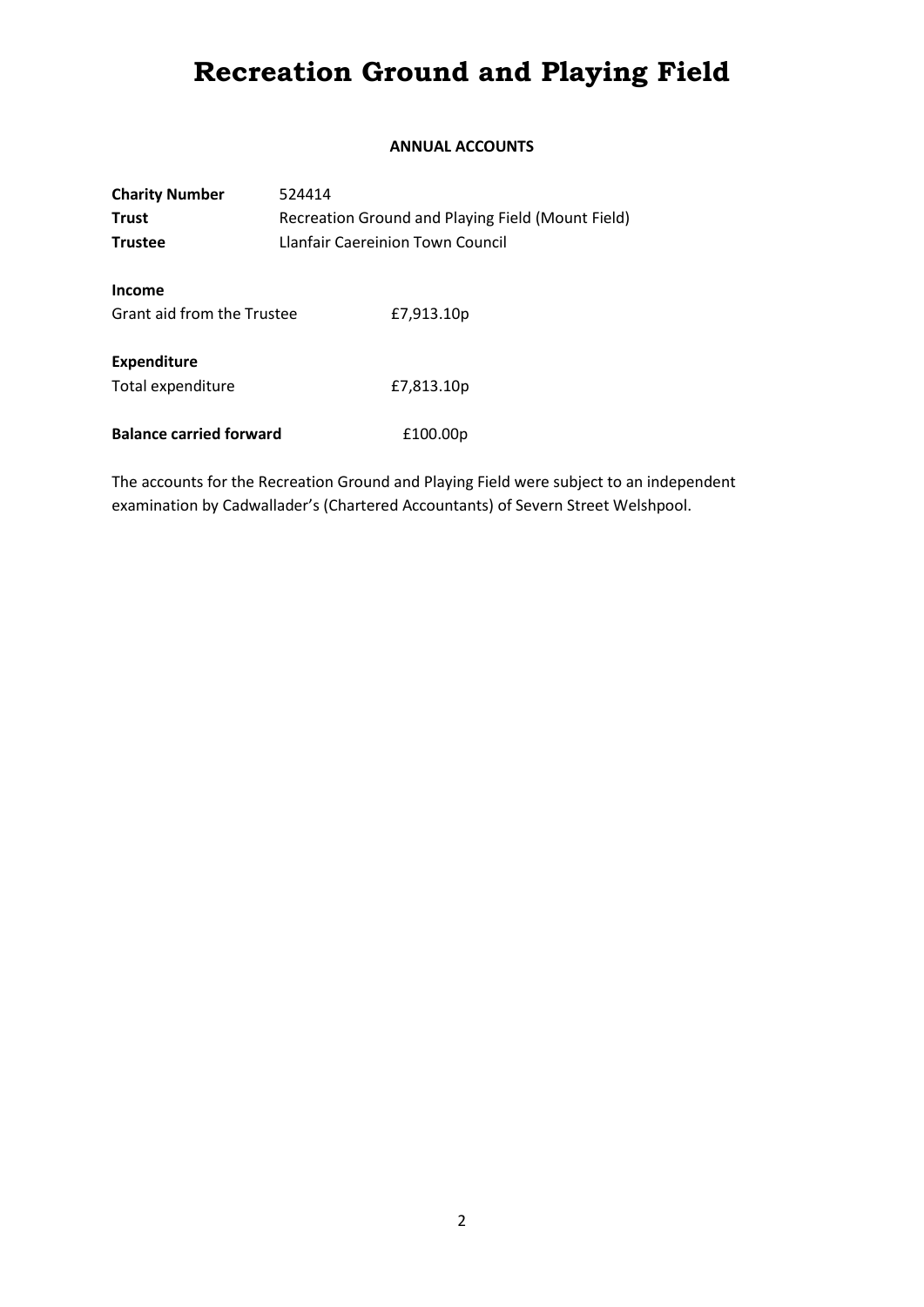## **HEADS OF TERMS FOR AGREEMENT WITH APPENDIX E LLANFAIR TOWN FOOTBALL CLUB DUGOUTS, STANDS, RAILINGS AND NETTING (License)**

#### **Landlord**

The custodians of Charity no 524414 with the Trustee being Llanfair Caereinion Town Council of Crown House High Street Llanfair Caereinion SY21 0QY

#### **Tenant**

Llanfair Town Football Club (Trustees)

#### **Demised premises**

The land comprising the dugouts/stands, goalposts, railings and netting (to stop the ball leaving the grounds during matches) as will be noted in blue on a plan.

#### **Term**

25 years from the date of the agreement.

**License fee**  To be £20pa payable on the 1st May each year.

#### **Landlord's obligations**

The Landlord covenants to: To allow the structures to remain in place for the term. To allow access to the demised area by both vehicles and pedestrians.

#### **Tenant's obligations**

The tenant covenants to:

Keep any buildings on the land in a good state of repair including any services to such buildings.

Maintain the land immediately around such buildings within the demised area.

To insure the buildings/constructions for all risks and public liability.

Not to add, alter or extend the constructions as in place at the time of the agreement without the Landlords consent.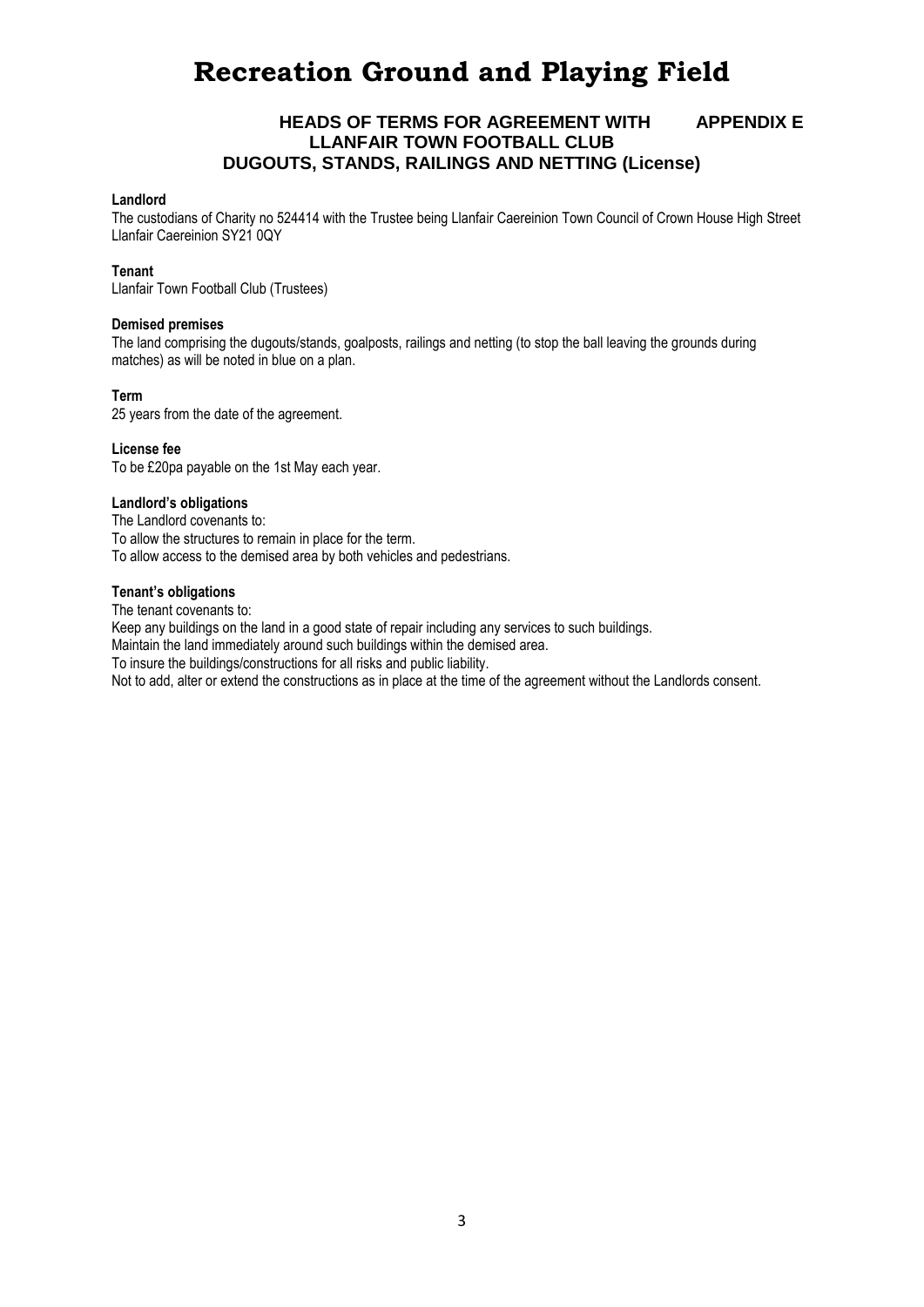# **HEADS OF TERMS FOR AGREEMENT WITH LLANFAIR TOWN FOOTBALL CLUB USE OF RECREATION GROUNDS FOR FOOTBALL (license)**

# **Landlord**

The custodians of Charity no 524414 with the Trustee being Llanfair Caereinion Town Council of Crown House High Street Llanfair Caereinion SY21 0QY

# **Tenant**

Llanfair Town Football Club (Trustees)

# **Demised premises**

The land comprising part of the Mount Field recreation ground in green on the attached plan.

## **Use**

Football.

# **Term**

25 years from the date of the agreement.

# **License fee**

To be £20pa payable on the 1st May each year.

# **Landlord's obligations**

The Landlord covenants to:

To allow the use of the grounds for football matches from 1st May to 1st September each year.

To allow use of the football ground for matches within the defined period (schedule to be notified to the Town Council to ensure no clash of dates).

To allow use of the grounds for training subject to the tenants obligations below.

To cut the grass in accordance with an agreed specification.

To strim the areas around the pitch in accordance with an agreed specification.

To allow the Football Club to charge for spectators as long as there is no restrictions if people just wish to use others around the grounds for leisure or recreational use.

## **Tenant's obligations**

The tenant covenants to:

Only use the grounds for the purposes of football matches or training.

To ensure that the surfaces are protected as much as possible.

To ensure there are no matches on the Friday, Saturday and Sunday of the 3<sup>rd</sup> week in June.

To provide the Town Council with a schedule of matches to be played.

R A Robinson Town Clerk June 2021